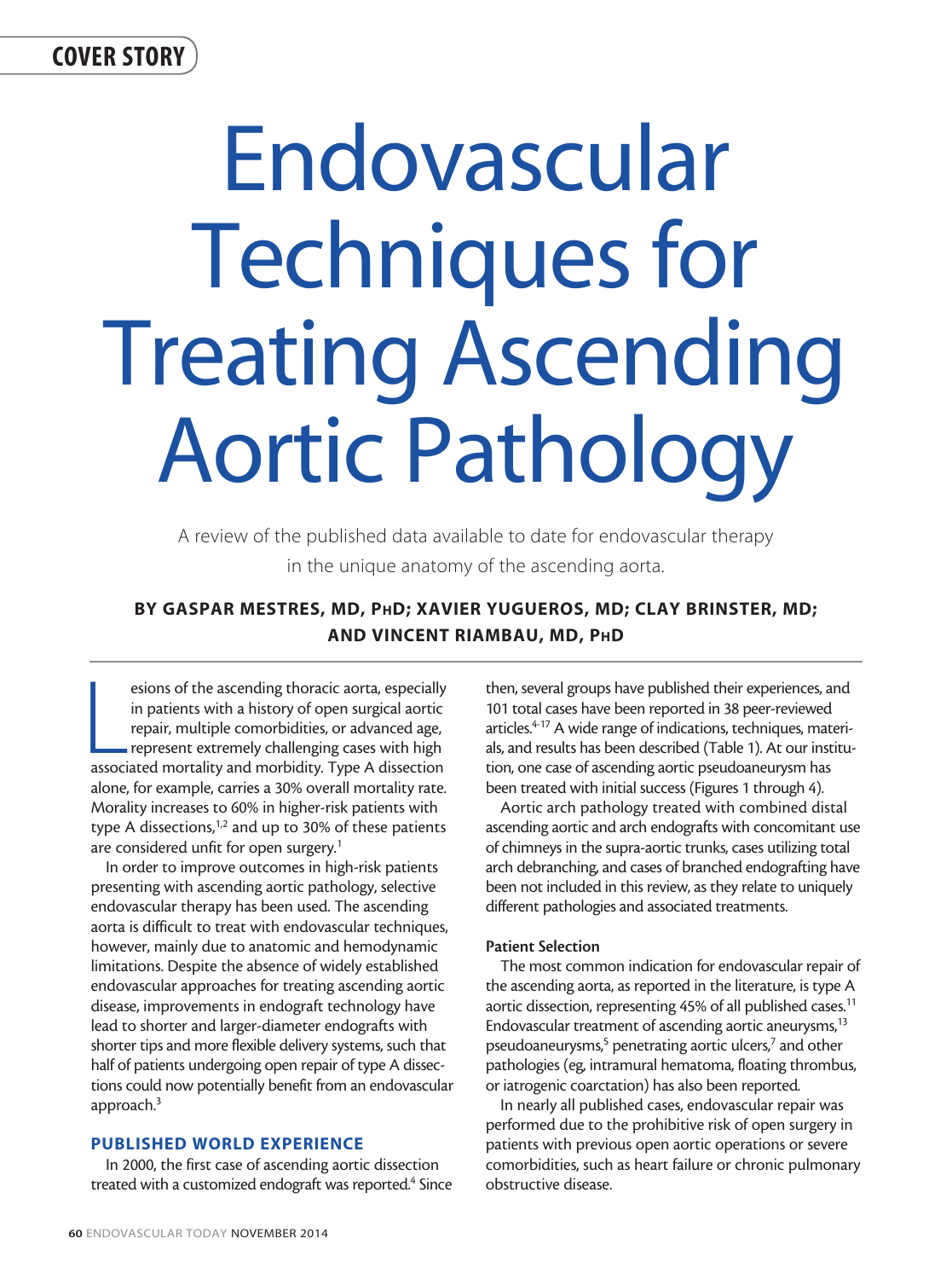#### Anatomical Considerations

The anatomy of the ascending aorta presents unique challenges for endovascular repair. Accurate measurement of thoracic and abdominal aortic diameters and lengths and a thorough evaluation of associated aortic branch anatomy and pathology should be performed with preoperative CT angiography, anatomic reconstructions, and centerline measurements. Adequate iliac and femoral access anatomy must be confirmed before initiating endovascular aortic repair. Intraoperative aortography can also be useful to corroborate preoperative measurements. Transesophageal echocardiography should be used routinely to evaluate intraoperative cardiac function and rule out the presence of pericardial effusion, aortic regurgitation, and retrograde dissection. Selective preoperative heart catheterization can also be performed.

Although several groups have described individual cases of endovascular repair of ascending aortic pathology without specific anatomic details, several authors recommend the following for endovascular repair:<sup>9,11</sup>

• Entry tear present in the ascending aorta

|                                                                                     | N              | %               |
|-------------------------------------------------------------------------------------|----------------|-----------------|
| Age                                                                                 | 65 y (median)  | 22-89 y (range) |
| Indication for surgery                                                              |                |                 |
| Type A aortic dissection                                                            | 46             | 45.5%           |
| Aneurysm                                                                            | 25             | 24.8%           |
| Pseudoaneurysm                                                                      | 19             | 18.8%           |
| Penetrating aortic ulcer                                                            | 7              | 6.9%            |
| Intramural hematoma                                                                 | $\overline{2}$ | 2%              |
| Floating thrombus                                                                   | $\mathbf{1}$   | 1%              |
| latrogenic coarctation                                                              | $\mathbf{1}$   | 1%              |
| Endograft type                                                                      |                |                 |
| Not specified or imprecise                                                          | 26             | 25.7%           |
| Cook devices (Zenith, Zenith cuffs, TX2, Pro-Form, and ascending dissection device) | 34             | 33.7%           |
| Excluder devices (TAG, Conformable TAG, and Excluder cuffs)                         | 25             | 24.8%           |
| Medtronic devices (Talent, Valiant)                                                 | $\overline{J}$ | 6.9%            |
| Custom made                                                                         | 7              | 6.9%            |
| Jotec                                                                               | $\mathbf{1}$   | 1%              |
| Relay                                                                               | $\mathbf{1}$   | 1%              |
| <b>Endograft size</b>                                                               |                |                 |
| Diameter                                                                            | 39 mm          | 28-46 mm        |
| Length                                                                              | 79 mm          | 30-200 mm       |
| <b>Access</b>                                                                       |                |                 |
| Not specified or imprecise                                                          | 10             | 9.9%            |
| Femoral                                                                             | 75             | 74.3%           |
| <b>Iliac</b>                                                                        | 3              | 3%              |
| Left common carotid artery                                                          | 5              | 5%              |
| Axillary (right or left)                                                            | $\overline{3}$ | 3%              |
| Transapical                                                                         | 4              | 4%              |
| Ascending aorta                                                                     | $\mathbf{1}$   | 1%              |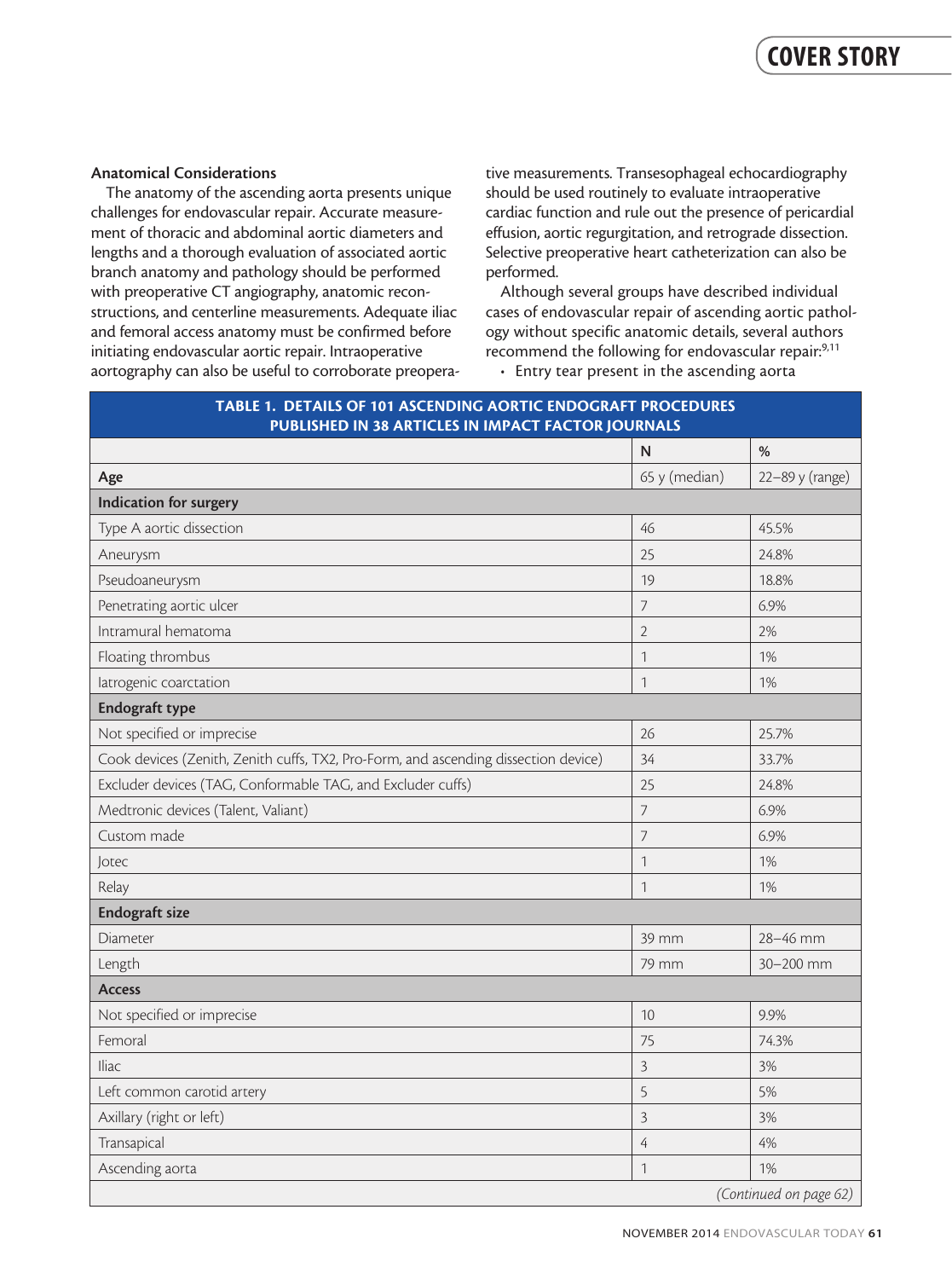| <b>TABLE 1. DETAILS OF 101 ASCENDING AORTIC ENDOGRAFT PROCEDURES</b><br>PUBLISHED IN 38 ARTICLES IN IMPACT FACTOR JOURNALS (Continued)                                   |                             |                        |  |
|--------------------------------------------------------------------------------------------------------------------------------------------------------------------------|-----------------------------|------------------------|--|
|                                                                                                                                                                          | N                           | %                      |  |
| Additional intraoperative procedures                                                                                                                                     |                             |                        |  |
| Open SAV debranching (bypass)<br>3 CCb, 2 SCb+CCb, 2 ascending aorta-SAV bypass, 1 femoral-carotid bypass                                                                | 8                           | 7.9%                   |  |
| Endovascular SAV debranching (chimneys)<br>15 IAc, 2 IAc + CCb, 1 IAc and left carotid artery chimney                                                                    | 18                          | 17.8%                  |  |
| Other<br>1 banding of the ascending aorta, 1 coronary stenting (not related)                                                                                             | $\overline{2}$              | 2%                     |  |
| <b>Initial success</b>                                                                                                                                                   | 97                          | 96%                    |  |
| <b>Early complications</b>                                                                                                                                               |                             |                        |  |
| Intraoperative open conversion                                                                                                                                           | 3                           | 3%                     |  |
| 30-day mortality                                                                                                                                                         | 8                           | 7.9%                   |  |
| Access bleeding or complications                                                                                                                                         | 4                           | 4%                     |  |
| Follow-up                                                                                                                                                                | $15 \text{ mo}$<br>(median) | $0 - 55$ mo<br>(range) |  |
| Reinterventions*<br>4 open reinterventions (3 distal disease, 1 aortic valve repair),<br>4 endovascular reinterventions<br>(3 endoleak embolization, 1 distal endograft) | 8                           | 11%                    |  |

*\*Reinterventions during follow-up are calculated over series with more than 6-month follow-up (73 patients). Abbreviations: CCb, left carotid-right carotid bypass; IAc, innominate artery chimney; SAV, supra-aortic vessels; SCb, left subclavian-left carotid bypass.*

- $\cdot$   $\geq$  2 cm distance between the sinotubular junction and the entry tear
- $\cdot$   $\geq$  0.5 cm distance between entry tear and brachiocephalic trunk ( $\geq 2$  cm for some groups)<sup>9</sup>
- No signs of cardiac tamponade, severe aortic regurgitation, or ischemia of the aortic branches
- No previous cardiac revascularization originating from the ascending aorta

Other possible contraindications include inadequate arterial access (small or diseased femoral or iliac arteries, or tortuosity/narrowing of the descending aorta when transfemoral access is planned), evidence of acute myocardial infarction, history of life-threatening ventricular arrhythmia, or past medical history of connective tissue disorders. A history of mechanical aortic valve replacement increases the difficulty of accurate stent graft deployment and represents a relative contraindication to endovascular repair of the ascending aorta.

Overcoming common anatomical limitations usually requires lengthening the distal landing zone by placing stents in the innominate or left common carotid artery as chimney grafts,<sup>5,7,17</sup> performing total or partial aor-



Figure 1. CT angiogram showing a pseudoaneurysm of the ascending aorta after a previous Bentall surgery (A, axial; B, coronal exams), which was treated at our institution.

tic arch debranching,<sup>6,7</sup> or performing retrograde arch debranching (femoral to supra-aortic trunk bypass).<sup>8</sup> Banding of the ascending aorta to decrease aortic diameter has also been described.6

#### **Devices**

The most commonly used endografts in the treatment of ascending aortic pathology are from Cook Medical (Zenith thoracic devices, TX2 and TX2 with Pro-Form, and ascending dissection devices or abdominal cuffs), followed by Gore & Associates (TAG, Conformable TAG, and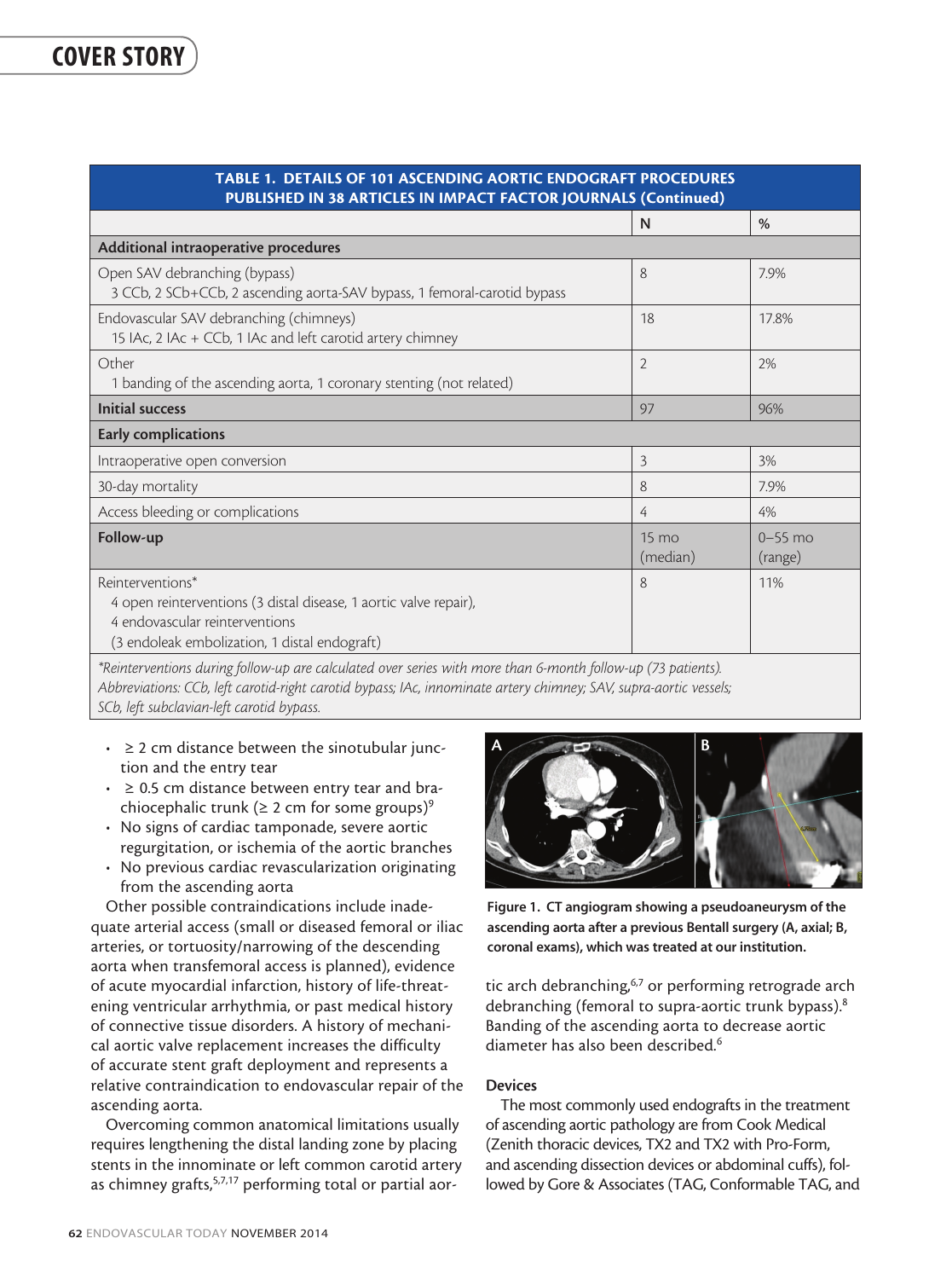

Figure 2. In the same case as Figure 1, left subclavian artery conduit (A) was used to introduce the endograft, a custommade Relay graft (B, C).



Figure 3. Intraoperative angiogram before (A) and after (B) placement of the ascending endograft to treat a pseudoaneurysm. No endoleaks or other complications were detected.

Excluder cuffs), Medtronic, Inc. (Talent and Valiant grafts), Jotec GmbH (Jotec stent graft system), Bolton Medical (Relay thoracic stent graft), and some physician-modified grafts. However, data regarding specific devices are absent or imprecise in up to 26% of cases.

Stent graft oversizing is not described in most articles, although 10% to 15% oversizing is commonly assumed. In cases of acute aortic dissection, stent graft sizing is usually based on the aortic diameter measured at the level of the dissection entry tear. At least 10% oversizing with respect to the true lumen, without exceeding the original aortic diameter, is common. In cases with previous ascending aortic grafts, 20% oversizing with respect to the original graft diameter is usually planned.11

In published cases, endograft diameters range from 28 to 46 mm (median, 39 mm), and endograft lengths range from 30 to 200 mm (median, 79 mm, depending on planned coverage of the aortic arch). Back-table endograft modification to include innominate fenestration and subsequent distal landing zone extension into the aortic arch, or reduce the endograft length, has been described.<sup>13</sup>

#### Deployment Techniques

Most groups use the femoral arteries for endovascular device access (74% of published cases);<sup>9</sup> however, other access routes have been used, including the iliac arter-



Figure 4. A 1-year control CT angiogram of the same patient showing no endoleaks or graft complications.

ies via surgical conduit, and the axillary<sup>5</sup> or left common carotid arteries via direct cannulation.<sup>13</sup> Transapical or transascending aortic approaches have also been described.10,14

In most cases, after general anesthesia and systemic anticoagulation have been established, routine aortography of the ascending aorta from the sinus of Valsalva allows the identification of the coronary ostia and brachiocephalic aortic branches.<sup>9</sup> An extra-stiff guidewire is introduced through the ascending aorta and into the left ventricle, and the endograft delivery system is then advanced over the guidewire and into the ascending aorta. To ensure accurate deployment while using endografts with long, tapered delivery systems (eg, the Medtronic or Cook Medical devices),<sup>7,9</sup> the respective system's proximal nose cone must be passed carefully through the aortic valve and into the left ventricle.

In order to reduce cardiac output and systemic blood pressure during endograft deployment, controlled hypotension (systolic pressure  $\leq 80$  mm Hg),<sup>12</sup> rapid ventricular pacing,<sup>9</sup> adenosine<sup>5</sup> or nitroprusside<sup>7</sup> administration, and vena caval occlusion have been used. However, if the delivery system nose cone contacts the left ventricle wall, ventricular tachycardia and significant hypotension may occur, resulting directly in significant hypotension. In these cases, the endo